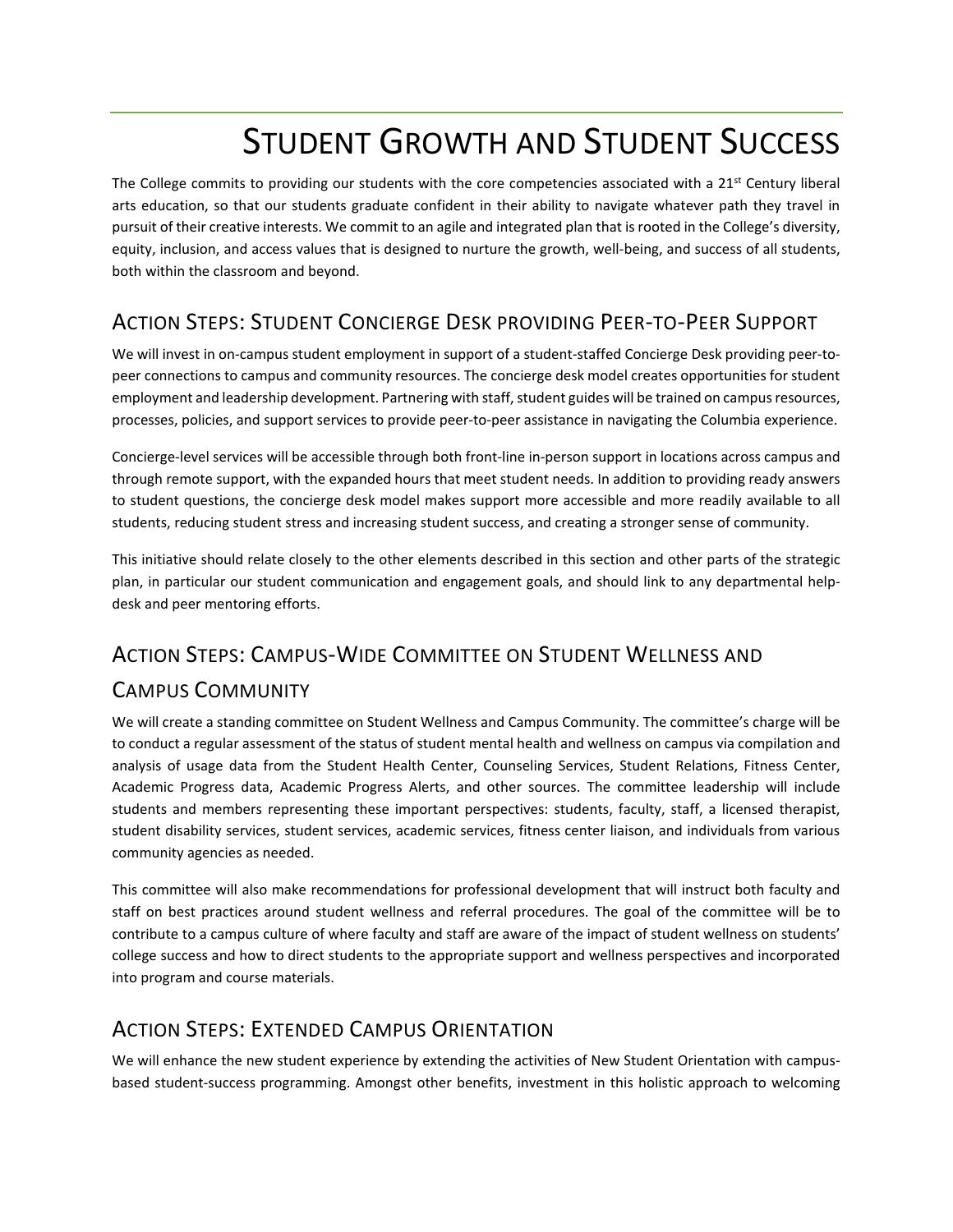new students will allow the breadth of information about campus resources conveyed at the start of the semester to be reinforced throughout the fall, keyed to time of need.

- We will create a first-semester experience that extends beyond the start of the academic year, using our exemplary Student Orientation Leaders to support new students' connection to the college through new programming.
- Our extended campus orientation will be linked to expanded investments in Academic Services (Scholars Program and First-Year Group Advising) and in Student Affairs (Engage Columbia), the development of a concierge desk model of student support and improved student communications to foster a sense of community and link students to resources that support success and wellbeing.
- We will promote a shared language regarding student success expectations and outcomes. We will connect student services with the academic experience in first-semester classrooms, linked to enhanced use of Canvas content, a reimagined use of the Engage platform and student communication campaigns.
- We will adopt periodic student-success themes, including, academic resources, financial literacy, career preparation, mental health, and wellness, and promote them through student and parent communications, classroom activities, and support services activities.

#### ACTION STEPS: STUDENT CAREER DEVELOPMENT AND PREPARATION

We will expand the ability of students to participate in experiential learning opportunities and early career experiences prior to graduation.

- We will increase the overall percentage of students who complete at least one official internship before graduation, increasing the number of students registered for internships per year from 500 to 1200.
- We will provide holistic support across the college for student portfolio development, so students are better prepared to present creative work, experiences, and academic accomplishments.
- We will enhance partnerships between the Career Center, faculty, and staff to help students understand industry expectations, and promote and provide career readiness support inside the classroom, within the context of academic advising, and in other appropriate venues.
- We will expand Columbia Combined Degree Efforts by investing in infrastructure and communications to increase student and campus awareness of the 4+1 Combined Degree Options to provide current students with additional options for degree completion and post Columbia career plans.

### ACTION STEPS: MENTORSHIP AND COMMUNITY

We will support mentorship opportunities that connect our community and link students to faculty, staff, alumni and peers.

- We will incentivize departments to cultivate opportunities for the incorporation of mentoring and leadership development in academic programming.
- We will re-engage the expertise of faculty to work 1:1 with students in a mentorship capacity, incentivizing departments to imagine new ways for students to connect directly with faculty on career opportunities and mentorship discussions.
- We will expand current peer mentoring and alumni mentoring programs with high utilization and student contact to enhance the impact on retention, engagement, and the student community, and explore opportunities for alumni mentoring.